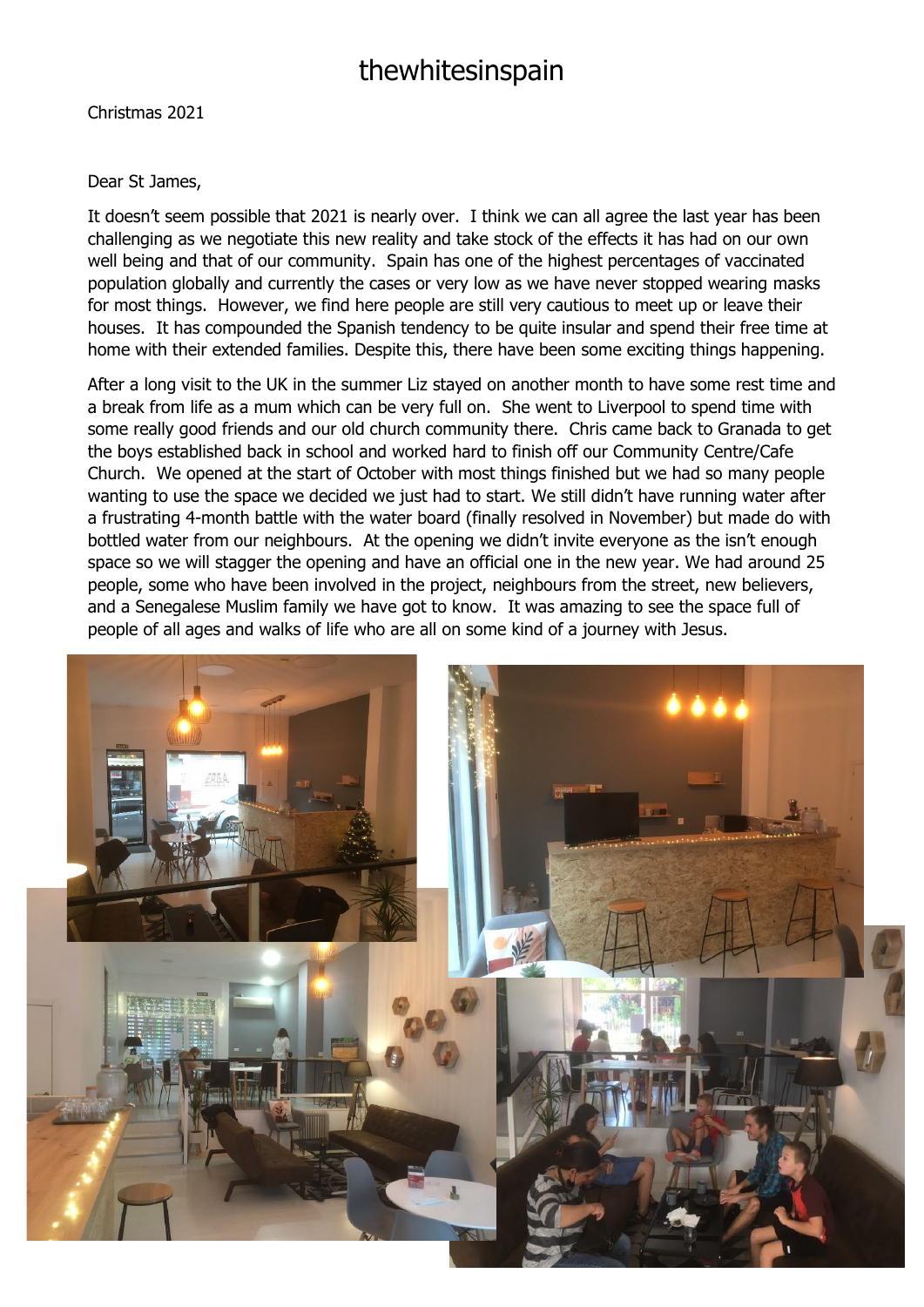We want to take this opportunity to thank every one of you who gave so generously to this project. It came in on budget and we have rent, and bills covered almost to the summer. It is so exciting dreaming with each other and God about what this could be and 8 months later having it as a reality! There are so many stories we could tell of things God has already done in this space since we opened. We are currently open 4 mornings a week and one afternoon, alongside this we have had several one off events including: a monthly youth group with 12+ attending, a light party for 31<sup>st</sup> October, Christmas craft workshops for kids and adults alongside a weekly Discovery Bible Study Dave runs for 3 new believers. If you are unfamiliar with DBS the idea is not to teach theology whilst people listen but to create space for God to speak to people directly through His Word, so their dependence is built in God and not on us. Giving them the tools to open the Bible on their own, to hear God speak and to know how to apply it to their lives. This is so important, God's Word has to move us to action, its real, practical, relevant and powerful and we want our friends to experience this first-hand.



## La Fuente 'The Well'

As a team our vision and has been to create a place in our town which feels like a home, where the moment people walk in they encounter Gods presence, love and they feel they can belong. Rather than a place where we are always waiting on people, we want to create a community where people feel its 'their space' too. This has been working really well, we have a steady stream of people coming in, regulars who feel free to make their own drinks and wash up if there is some that needs doing, others we invite for coffee, to disciple or listen to, and others who we don't know have passed by and come in to see what we are about. The name La Fuente comes from our understanding that thirsty people will come and drink and having drunk will want to come back. Every morning we worship and pray together 40mins in the space before opening. We pray that God's presence would draw people to us.